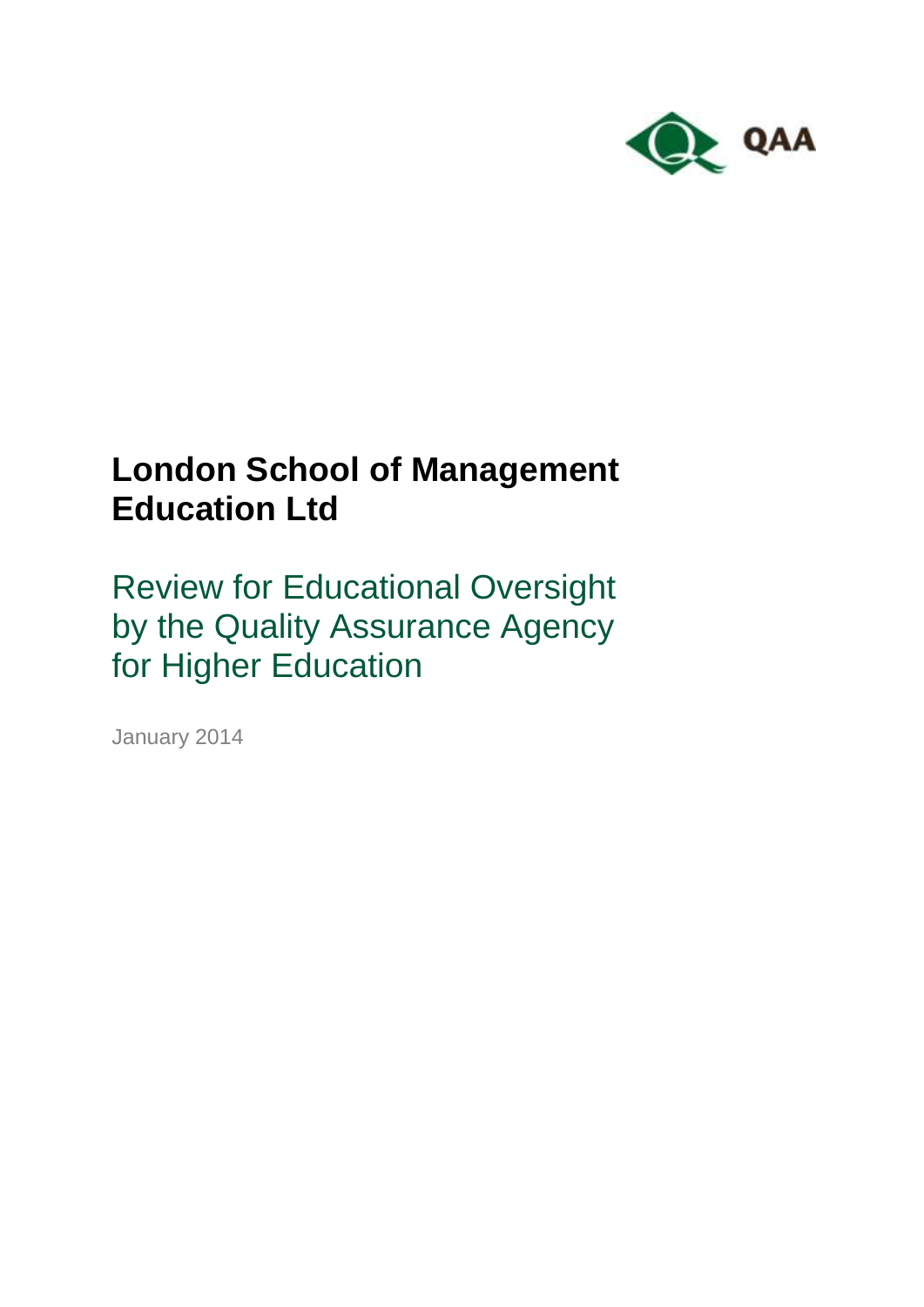## **Key findings about London School of Management Education Ltd**

As a result of its Review for Educational Oversight carried out in January 2014, the Quality Agency for Higher Education (QAA) review team (the team) considers that there can be **confidence** in how the provider manages its stated responsibilities for the standards of the programmes it offers on behalf of Pearson and Oxford, Cambridge and RSA Examinations.

The team also considers that there can be **confidence** in how the provider manages its stated responsibilities for the quality and enhancement of the learning opportunities it offers on behalf of these awarding organisations.

The team considers that reliance **can** be placed on the information that the provider produces for its intended audiences about the learning opportunities it offers.

### **Good practice**

The team has identified the following **good practice**:

 the systematic and in-depth engagement of staff with the Quality Code and subject benchmark statements (paragraphs 1.5 and 2.2).

### **Recommendations**

The team has also identified a number of **recommendations** for the enhancement of the higher education provision.

The team considers that it is **advisable** for the School to:

- establish explicit operating procedures for ensuring the effective implementation of its academic management and quality assurance policies and processes (paragraphs 1.3, 1.4 and 2.3)
- ensure that quality enhancement and action planning are formally embedded within all committee and reporting structures (paragraphs 2.1, 2.3, 2.8, 2.9 and 2.11)
- amend the website to ensure that it clearly identifies those academic programmes that are not currently running (paragraphs 3.2)
- produce a work placement handbook for the shared use of students, staff and employers (paragraphs 3.4).

The team considers that it would be **desirable** for the School to:

- continue to update programme specifications in line with QAA guidance (paragraph 1.6)
- further develop student tutorial arrangements within the context of a formal policy and clear statement of entitlement (paragraph 2.7)
- build on the existing arrangements by formalising procedures for the annual identification, delivery and monitoring of staff development (paragraph 2.10)
- continue with plans to enhance the onsite library, taking account of the needs of students and programme learning outcomes (paragraph 2.13)
- increase the role of students in the development and evaluation of published information (paragraph 3.8).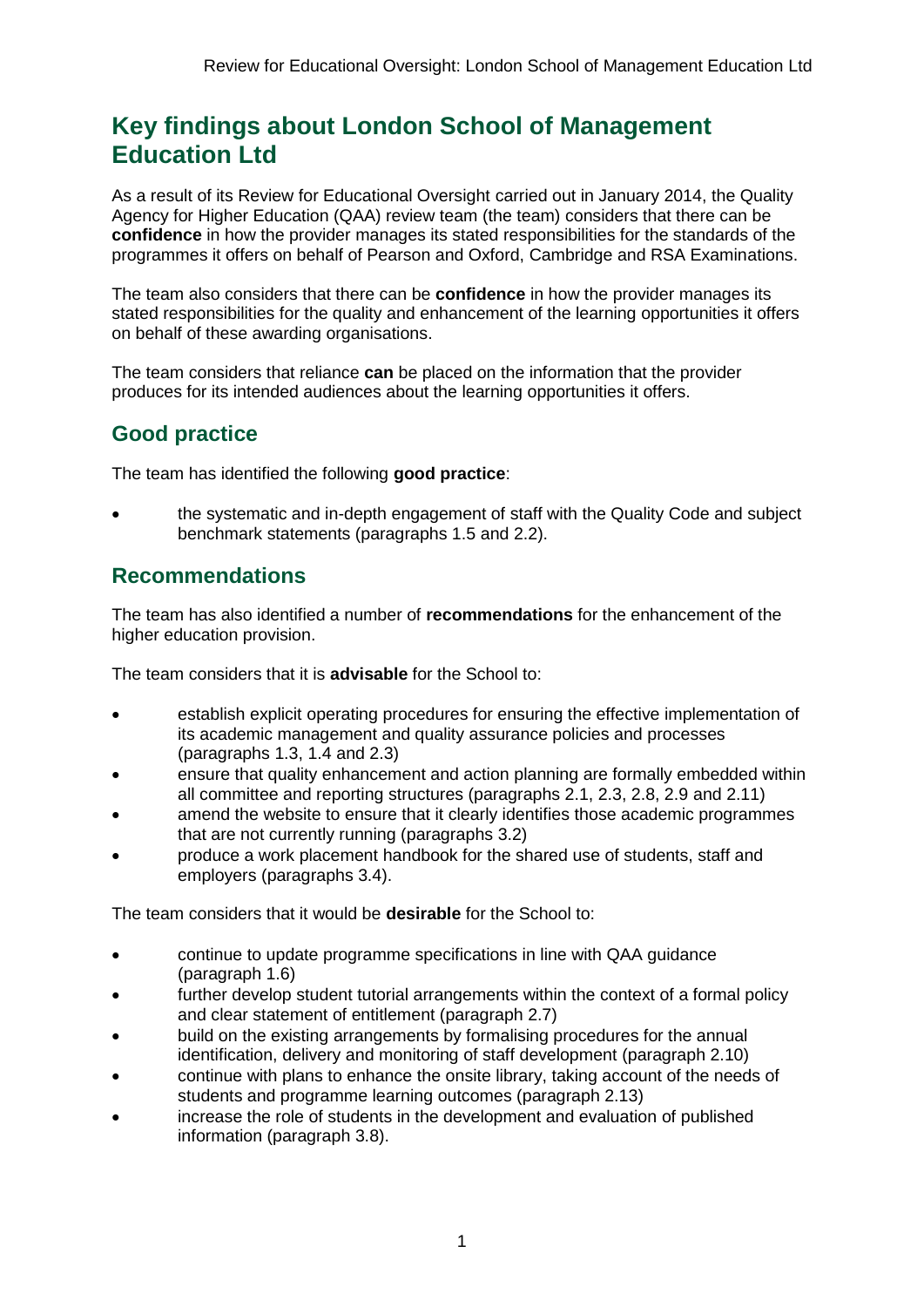# **About this report**

This report presents the findings of the **Review for Educational Oversight**<sup>1</sup> (REO) conducted at London School of Management Education Ltd (the School), which is a privately funded provider of higher education. The purpose of the review is to provide public information about how the School discharges its stated responsibilities for the management and delivery of academic standards and the quality of learning opportunities available to students. The review applies to programmes of study that the provider delivers on behalf of Pearson and Oxford, Cambridge and RSA Examinations (OCR). The review was carried out by Ms Ann Hill, Mr David Knowles, Mr Simeon London (reviewers) and Mr David Lewis (Coordinator).

The review team conducted the review in agreement with the provider and in accordance with the *[Review for Educational Oversight:](http://www.qaa.ac.uk/Publications/InformationAndGuidance/Pages/REO-designated-providers-handbook-13.aspx) Handbook*. <sup>2</sup> Evidence in support of the review included a range of internal documentation; policy, procedure and strategy statements; records of meetings; and a range of information produced for students and staff, including handbooks, curriculum and teaching materials. The team looked at a sample of assessed student work and held meetings with staff and students. It considered external verifier reports, as well as the Educational Oversight reports published by the Independent Schools Inspectorate in 2012 and 2013.

The review team also considered the provider's use of the relevant external reference points:

- UK Quality Code for Higher Education (Quality Code)
- Qualifications and Credit Framework for England, Wales and Northern Ireland
- curriculum and assessment materials published by the awarding organisations.

Please note that if you are unfamiliar with any of the terms used in this report you can find them in the [Glossary.](#page-17-0)

The School is an independent college of higher education. Established in 2007 on the Docklands campus of the University of East London, it now offers education for adult students in modern office accommodation near the centre of Barking in east London. The School currently offers vocational programmes in education and management at Levels 5 and 7 on the Qualifications and Credit Framework. In addition, it has been approved to deliver a wide range of Level 3 programmes and a Level 5 HND Diploma in Health and Social Care, but these are not currently running. The School's mission is to provide affordable and high-quality training for educationalists, managers and aspiring managers that is innovative and global in perspective. It also has an overarching aim to facilitate the innovative skills required for careers in business, education and health and social care. The provision is delivered through an academic faculty, which is organised as three departments: Business, Teaching and Training, and Health and Social Care. The School had a successful Educational Oversight review by the Independent Schools Inspectorate in 2012 and a follow-up annual monitoring visit in 2013.

The School has 156 higher education students, 150 of which are on the Diploma in Teaching in the Lifelong Learning Sector. The large majority of students, about 97 per cent, are from the UK and the European Union. Many are eligible for student finance. Just over 60 per cent of students are female. The School has eight academic staff making regular contributions to the programmes, and a further three staff providing administrative and office support.

-

<sup>1</sup> [www.qaa.ac.uk/educational-oversight](http://www.qaa.ac.uk/educational-oversight)

<sup>2</sup> [www.qaa.ac.uk/Publications/InformationAndGuidance/Pages/REO-designated-providers-handbook-13.aspx](http://www.qaa.ac.uk/Publications/InformationAndGuidance/Pages/REO-designated-providers-handbook-13.aspx)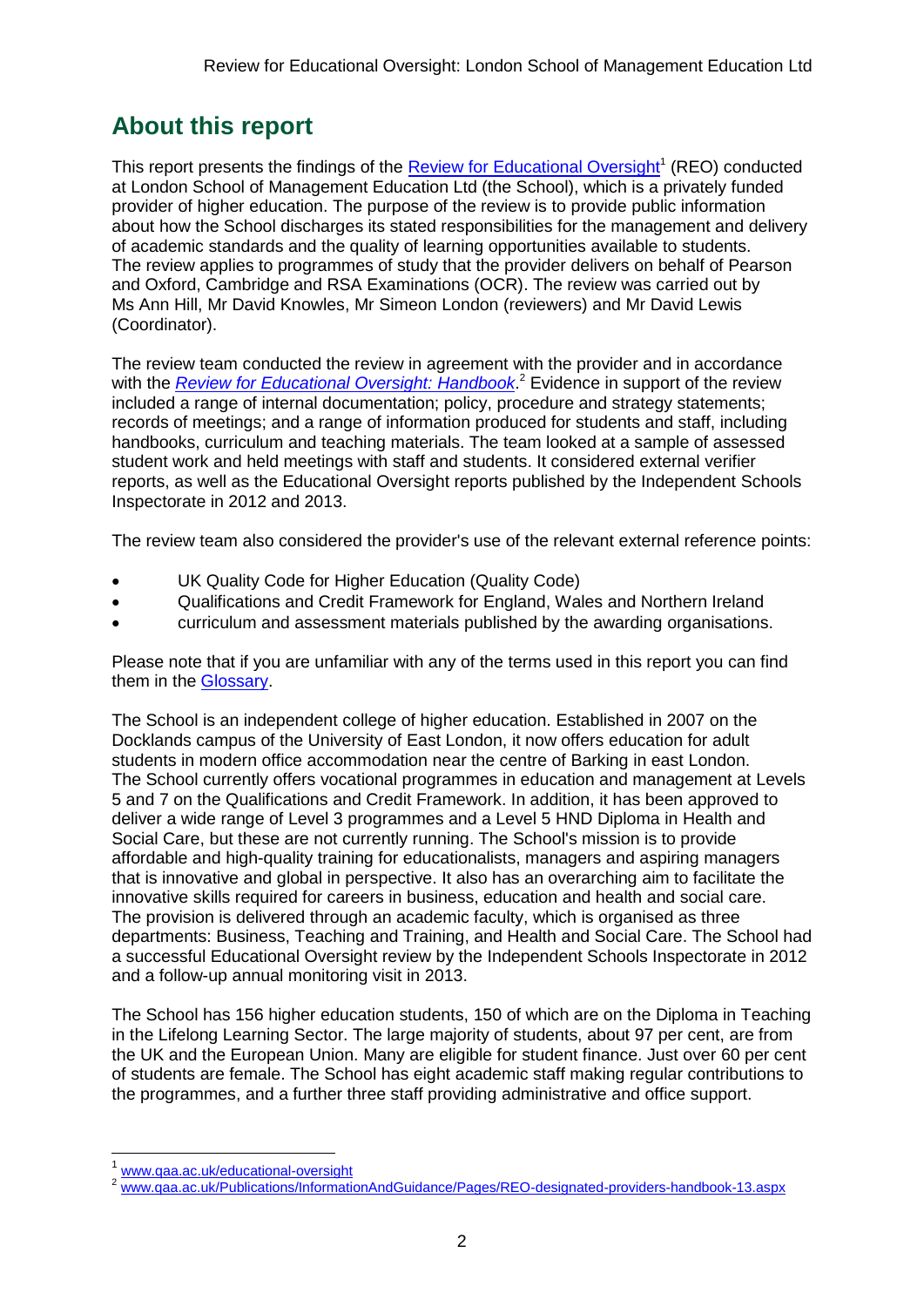At the time of the review, the School offered the following higher education programmes, listed beneath their awarding organisations with student numbers in brackets:

#### **Pearson**

- BTEC Extended Diploma in Strategic Management and Leadership Level 7 (5)
- BTEC Diploma in Management and Leadership Level 5 (1)

#### **Oxford, Cambridge and RSA Examinations (OCR)**

Diploma in Teaching in the Lifelong Learning Sector Level 5 (150).

### **The School's stated responsibilities**

The School states that its delegated responsibilities are similar for both of its awarding organisations. It has extensive responsibility for assessment, including the setting and first marking of assignments, and the provision of feedback. The School also has sole responsibility for student admissions, guidance and support, staff development, resources, the collection and use of student opinion, and ensuring that information is accurate and fit for purpose. There is shared responsibility with each awarding organisation in respect of second marking, quality review, monitoring the quality of learning and teaching, student appeals and the content of published information, particularly module and programme documentation.

### **Recent developments**

The main changes in academic provision include the introduction of Edexcel Higher National Awards in 2010-11 and the withdrawal of qualifications of the Association of Business Executives and the Association of Business Practitioners at the end of 2012-13. In addition, the past two years have seen a decline in the number of students recruited to management awards and a very sharp increase in the enrolments to the Diploma in Teaching in the Lifelong Learning Sector. The School is preparing for a six-yearly review of the Diploma, which is due to take place in the summer of 2014. It withdrew from its accreditation arrangement with the Accreditation Service for International Schools, Colleges and Universities in 2012, with the introduction of Review for Education Oversight. In 2013, following two successful visits by the Independent Schools Inspectorate, the School transferred to QAA for purposes of Review for Educational Oversight. In response to the two reports from the Independent Schools Inspectorate, the School has expanded the range of policies published on its website. It has also strengthened the arrangements for student engagement and has included pastoral care within the remit of a reconfigured Student Welfare and Pastoral Care Committee.

### **Students' contribution to the review**

Students on higher education programmes at the College were invited to present a submission to the review team. The submission was provided in the form of individual student testimonials, presented as handwritten letters and short video clips. The School gave administrative and technical support for the collection of the testimonials and submitted them with the self-evaluation. Overall, the submission offered some useful student insights, but did not give the reviewers a coherent overview that could be used to inform their planning or inquiries. However, students made a valuable contribution to the review through the opinions gathered as part of the School's quality assurance arrangements and in a constructive meeting with the reviewers during the visit.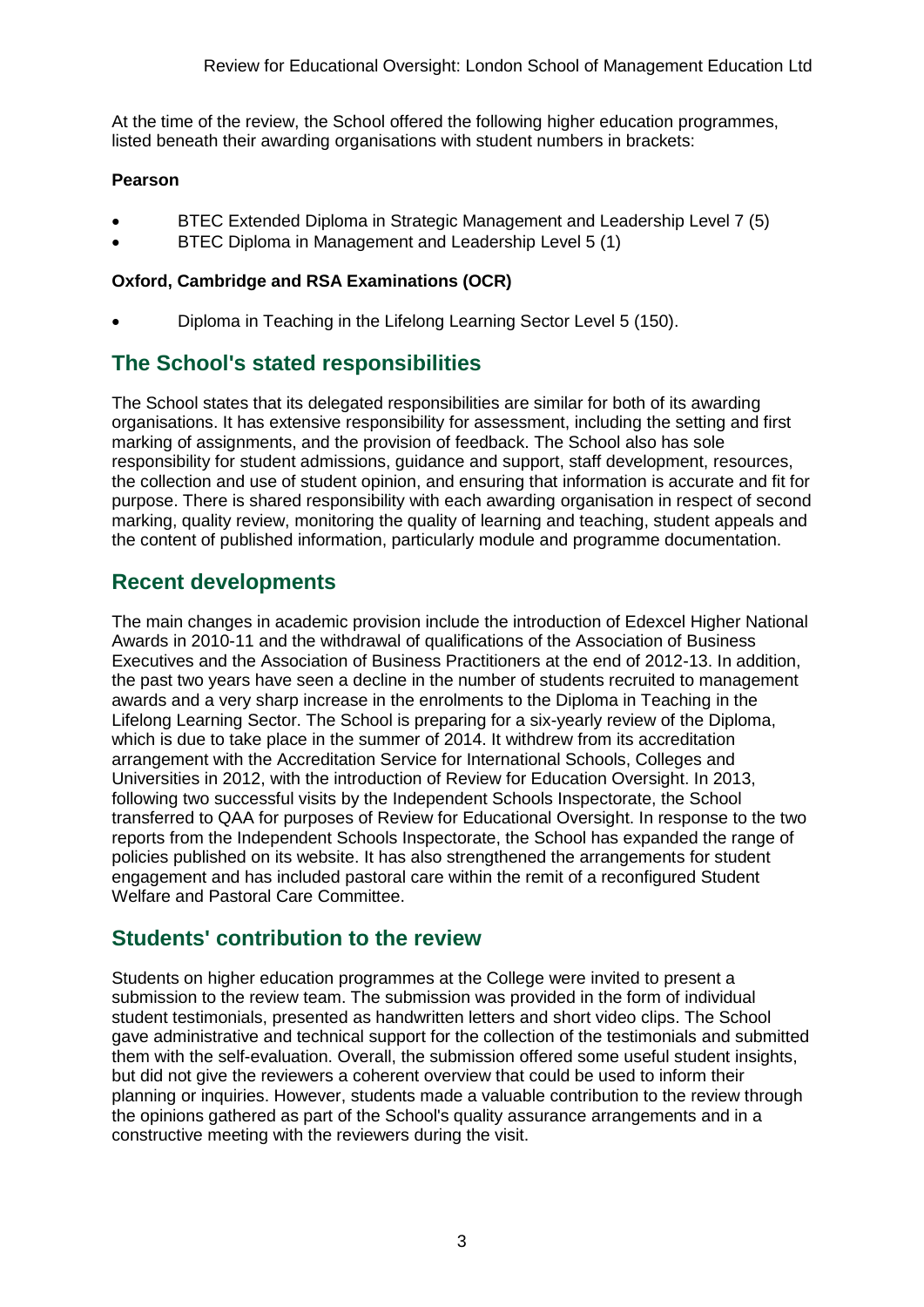# **Detailed findings about London School of Management Education Ltd**

### **1 Academic standards**

### **How effectively does the School fulfil its responsibilities for the management of academic standards?**

1.1 The School has clear, straightforward and generally effective management and committee structures. The arrangements are appropriate for the management of standards and quality in a small institution. The School is governed by a Board of Directors, comprising the Executive Director and Principal. The Principal, with the support of designated managers, is responsible for all academic operations. Staff teams, led by department heads, have day-to-day responsibility for the delivery and assessment of the academic programmes.

1.2 There are well articulated lines of responsibility between the key School committees, each of which has suitable membership and clear terms of reference. The senior management team forms the Advisory Board, which has a strategic role, overseeing the work of all other committees. The Academic Committee, consisting of the Principal, Quality Assurance Manager and departmental heads, is responsible for all aspects of academic operations. It receives reports from the three departmental committees, which also fulfil the role of programme committees and are chaired by the Principal.

1.3 The School has developed an extensive range of formal policies and strategies to support the management of academic standards and quality, but is not able to provide an evidence trail to show that all are fully effective in practice. This is the case, for example, with the plagiarism policy. While many of the key policies have clearly defined purposes and outcomes, the School has yet to develop the mechanisms to embed them and measure their effectiveness. It is **advisable** for the School to establish explicit operating procedures for ensuring the effective implementation of its academic management and quality assurance policies and processes. These should include mechanisms for monitoring and evaluation.

1.4 The School has introduced a formal annual programme monitoring process, which would now benefit from further refinement. The departmental committees manage the existing process, drawing on internal and external evidence sources, including student feedback and external examiner reports. Monitoring outcomes are agreed at an annual programme monitoring meeting. The introduction of annual programme monitoring is valuable, but would now be enhanced by the systematic evaluation of key data, such as student achievement and the outcomes of teaching and learning observations. There would also be advantage in introducing annual reporting at the overarching School level.

### **How effectively does the School make use of external reference points to manage academic standards?**

1.5 The School has made notable progress in familiarising staff with the Quality Code, both directly and indirectly. It has been diligent in fully meeting awarding organisation requirements and in following up all recommendations arising from the educational oversight visits of the Independent Schools Inspectorate. These activities have assisted the School in meeting many of the Quality Code's Expectations. In addition, the systematic and in-depth engagement of staff with the Quality Code and subject benchmark statements is an example of **good practice**. This engagement is ongoing and has been supported by a substantive and focused training event within the School. A systematic mapping of the provision against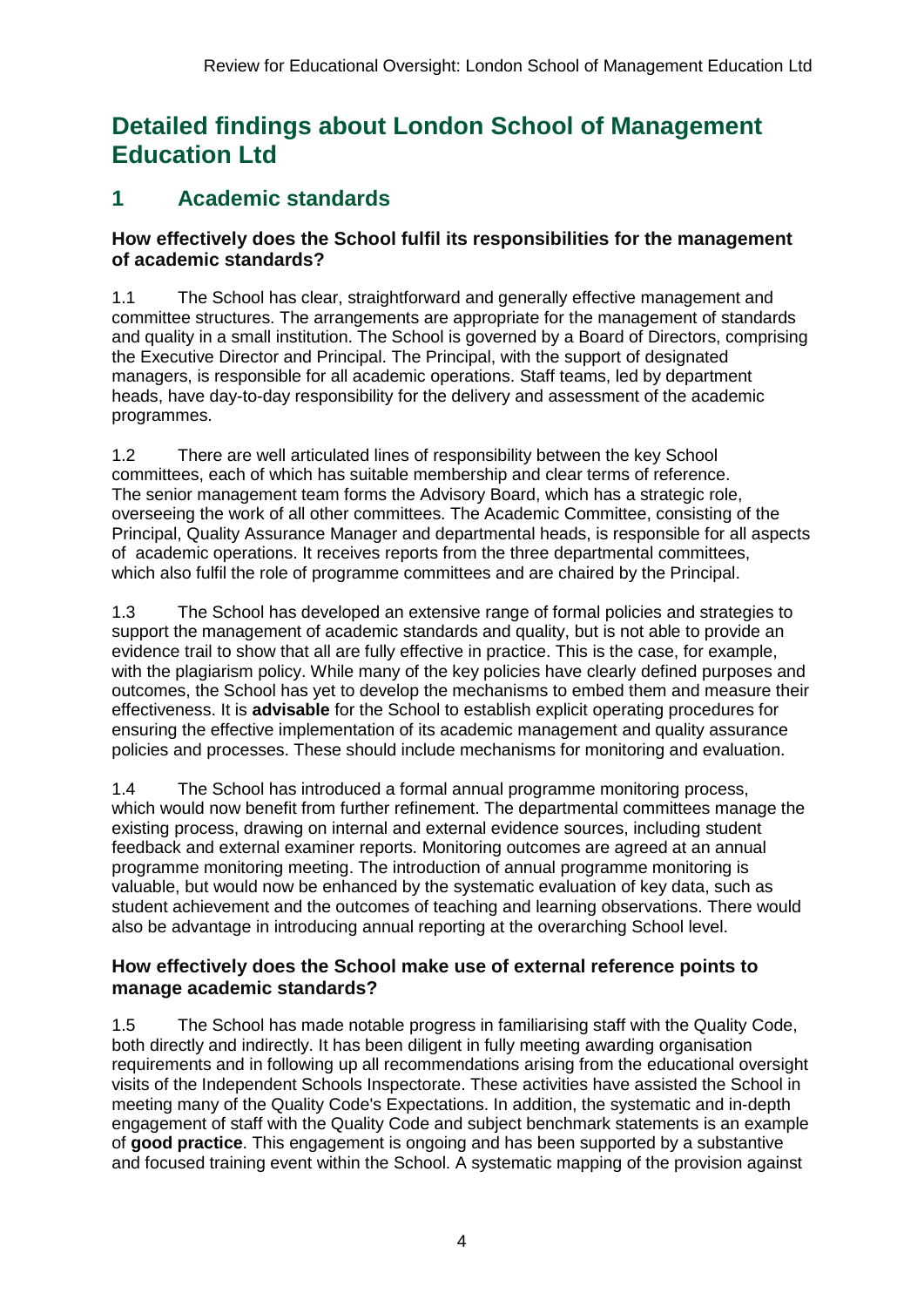the Quality Code is ongoing. Staff are extremely well informed about the Quality Code and display a high level of awareness of its importance and potential value.

1.6 The School has produced programme specifications for each award, but the self-evaluation acknowledges the need for further development. Different versions are published, one of which is in a handbook format and provides a compilation of detailed module specifications. Another is in the style of a short programme guide or prospectus. It is not clear that staff or students fully understand the function of the specifications or the need to have a single definitive version that provides a concise description of each approved programme and its learning outcomes, and which is more than an aggregation of modules. It would be **desirable** for the School to continue to update programme specifications in line with QAA guidance, ensuring that students and staff are informed about which is the definitive version.

#### **How does the School use external moderation, verification or examining to assure academic standards?**

1.7 There are well defined arrangements for the design, assessment and verification of assignments. These are meeting the requirements of the awarding organisations and reflect the indicators within *Chapter B6: Assessment of students and recognition of prior learning* of the Quality Code. There is evidence for this in the reports and feedback from awarding organisations, as well as the sample of assessed student work provided for the review. The student work confirms that assignment design, assessment criteria, marking and internal verification are being implemented appropriately. Assignment briefs are internally verified before being issued to students and a sample of assessor decisions is verified in accordance with the published policy. Assessment decisions are formally approved at meetings of boards of examiners.

1.8 The School makes strenuous efforts to promote good academic practice, through its policies and management of the assessment process. It has a strict approach to the submission of assignments and follows up all cases of suspected plagiarism. Consideration is being given to introducing new plagiarism software for the use of students and staff. The Harvard system of referencing has been introduced systematically in response to an external verifier's report.

1.9 The School is responsive to the reports of external examiners and verifiers. All reports are formally discussed at meetings of the Academic Committee and relevant departmental committees. Programme teams are required to respond to any recommendations, with progress being monitored by the Academic Committee. The reports and resultant actions are then considered as part of annual programme monitoring. The process ensures that external reports are given proper consideration and there is evidence that recommendations are dealt with promptly and effectively at programme level.

The review team has **confidence** in the provider's management of its responsibilities for the standards of the programmes it offers on behalf of its awarding organisations.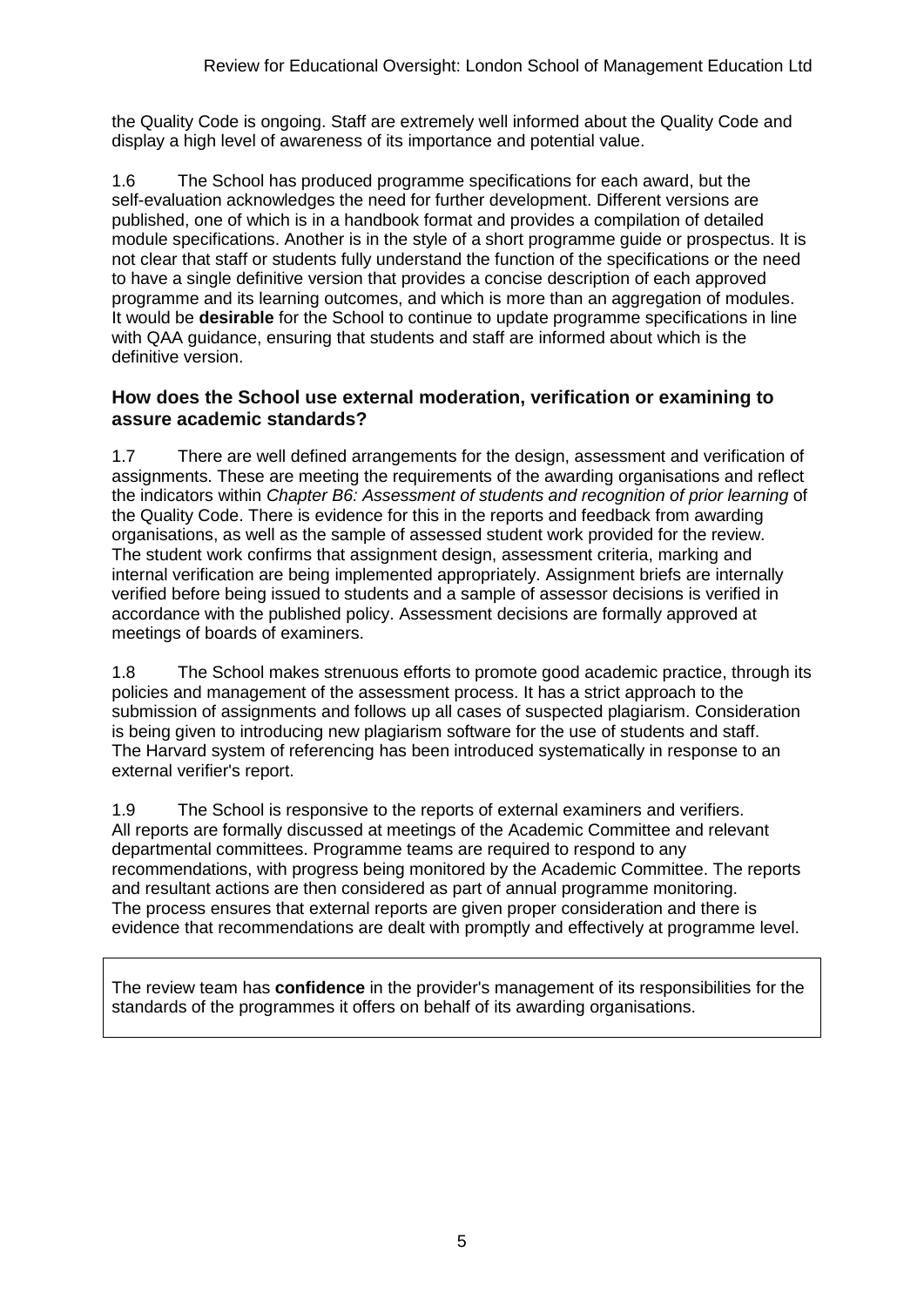### **2 Quality of learning opportunities**

### **How effectively does the School fulfil its responsibilities for managing and enhancing the quality of learning opportunities?**

2.1 The arrangements for managing and enhancing the quality of learning opportunities are the same as those described in paragraphs 1.1 to 1.4 for managing academic standards. Although the management arrangements are well understood and regularly implemented, they do not give sufficient formal attention to the enhancement of the provision. This omission is evident in the published terms of reference of key committees and in the absence of procedures for the systematic setting and monitoring of actions against agreed targets. There are many examples of improvements being made to the quality of learning opportunities, helped by the high level of staff commitment. But these improvements do not take place within the context of formally monitored quality improvement plans or their equivalent. It is **advisable** for the School to ensure that quality enhancement and action planning are formally embedded within all committee and reporting structures.

#### **How effectively does the School make use of external reference points to manage and enhance learning opportunities?**

2.2 Staff are able to demonstrate an extensive knowledge and understanding of *Part B: Assuring and enhancing academic quality* of the Quality Code in relation to the provision of learning opportunities. This is notable, for example, in relation to *Chapter B2: Recruitment, selection and admission to higher education*, *Chapter B3: Learning and teaching*, *Chapter B4: Enabling student development and achievement*, *Chapter B6: Assessment of students and recognition of prior learning*, and *Chapter B7: External examining.* The School is committed to ensuring that its policies and practices are fully aligned with the Quality Code*.*

### **How does the School assure itself that the quality of teaching and learning is being maintained and enhanced?**

2.3 The School has a formal teaching and learning strategy which might be further developed by the introduction of action planning or other procedures for monitoring its use and impact. The existing simple list of precepts, though clear, does not properly reflect the obvious staff commitment to high-quality teaching. There is no obvious mechanism for informing and updating the teaching and learning strategy with feedback from related activities, such as the outcomes of teaching observations.

2.4 There are established processes for monitoring the quality of teaching and learning, including formal teaching observations and regular feedback from students. There are two parallel approaches to teaching observation, one management driven and the other peer review. The termly management observations, undertaken by the Principal, as well as student feedback, are used to inform staff appraisal.

2.5 Student opinion is highly complimentary about the quality of teaching, as well as about the feedback received on assessed work. Staff employ a variety of teaching and learning methods, although the use of learning technologies, including e-learning, is at an early stage of development. The scrutiny of assessed student work confirms that written feedback is mostly helpful and being provided in accordance with awarding organisation expectations. Staff aim to provide feedback promptly, normally within a five-day target. Teaching staff and students on the Diploma in Teaching in the Lifelong Learning Sector are members of the Institute for Learning, which gives them potential access to a range of professional support.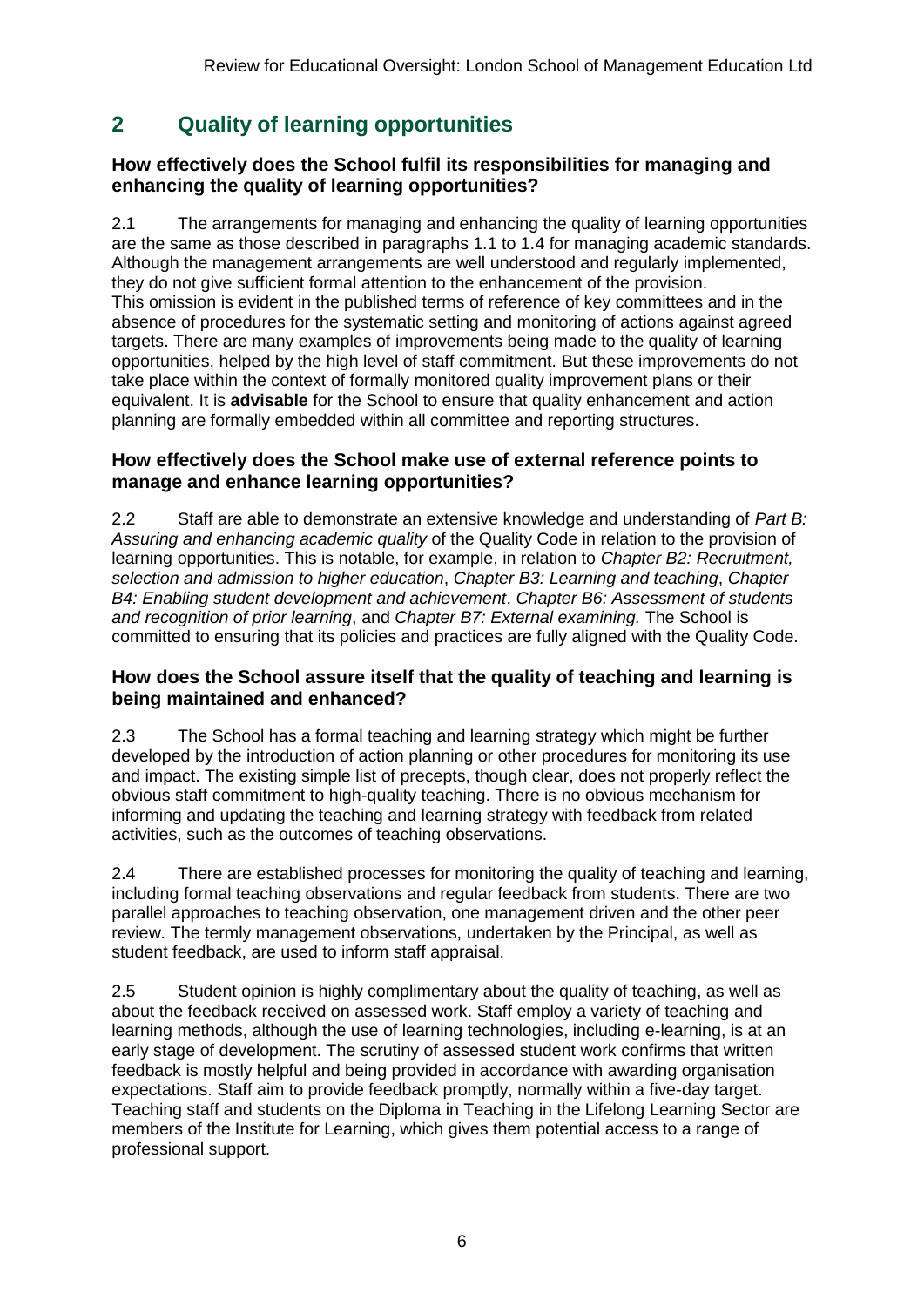### **How does the School assure itself that students are supported effectively?**

2.6 The School provides a satisfactory range of student support, both academic and pastoral, all of which is overseen by the Principal. Students confirm that they feel well supported, highlighting the value of the close working relationship they have with staff. This creates a positive and supportive learning environment, which helps to ensure that initial informal support is promptly available.

2.7 Academic support is effective and valued, but the well regarded tutorial arrangements could be more explicitly defined. Students are enrolled in accordance with the clear admissions policy, which sets explicit entry criteria. The Administrative Manager is responsible for monitoring the effectiveness of the policy. All students have individual learning plans and one-to-one tutorials. They also maintain a reflective journal, which is reviewed during tutorials. Students confirm that tutorials are readily available and that agreed actions are followed up with staff. However, while academic tutorial support is clearly effective, neither staff or students are able to point to a formal procedure through which the tutorial requirements are identified and timetabled. It would be **desirable** for the School to further develop student tutorial arrangements within the context of a formal policy and clear statement of entitlement.

2.8 Students are clear about the additional support that is available, including learning support, help with identified disabilities, counselling and careers advice. New students are given a diagnostic assessment when their additional learning support needs are identified. If the School is unable to support a particular disability or other learning need, access can be arranged to external services. Careers advice is offered through materials on the virtual learning environment and individually by teaching staff. Overall, while students express satisfaction with the additional support they receive, it is unclear how the provision is formally evaluated and reported on.

2.9 The School has strengthened its mechanisms for gathering student opinion, in response to a report from the Independent Schools Inspectorate. It uses a Student Welfare and Pastoral Committee and student representatives, as well as student surveys and suggestion boxes to obtain and respond to student views. The School quality assurance arrangements do not include a formal procedure for collating the various sources of student opinion and producing an annual action plan to address matters raised.

#### **How effectively does the School develop its staff in order to improve student learning opportunities?**

2.10 The clear staff development policy includes the criteria that must be met for receiving support, but does not have a mechanism for prioritising and planning development as an ongoing process. Valuable development activities do take place, including a comprehensive induction programme for new staff, training for teaching qualifications, assessment updating and the highly effective workshop focusing on the Quality Code. Although staff activities are recorded and some good practice is shared, the systems for evaluating the impact of training are undeveloped. The Principal undertakes annual staff appraisals, but the School is not able to demonstrate how the training needs of teaching and support staff, once identified, feed into formal development plans. The staff development policy includes a general statement on entitlement, but this is not quantified as a minimum expectation. It would be **desirable** for the School to build on the existing arrangements by formalising procedures for the annual identification, delivery and monitoring of staff development.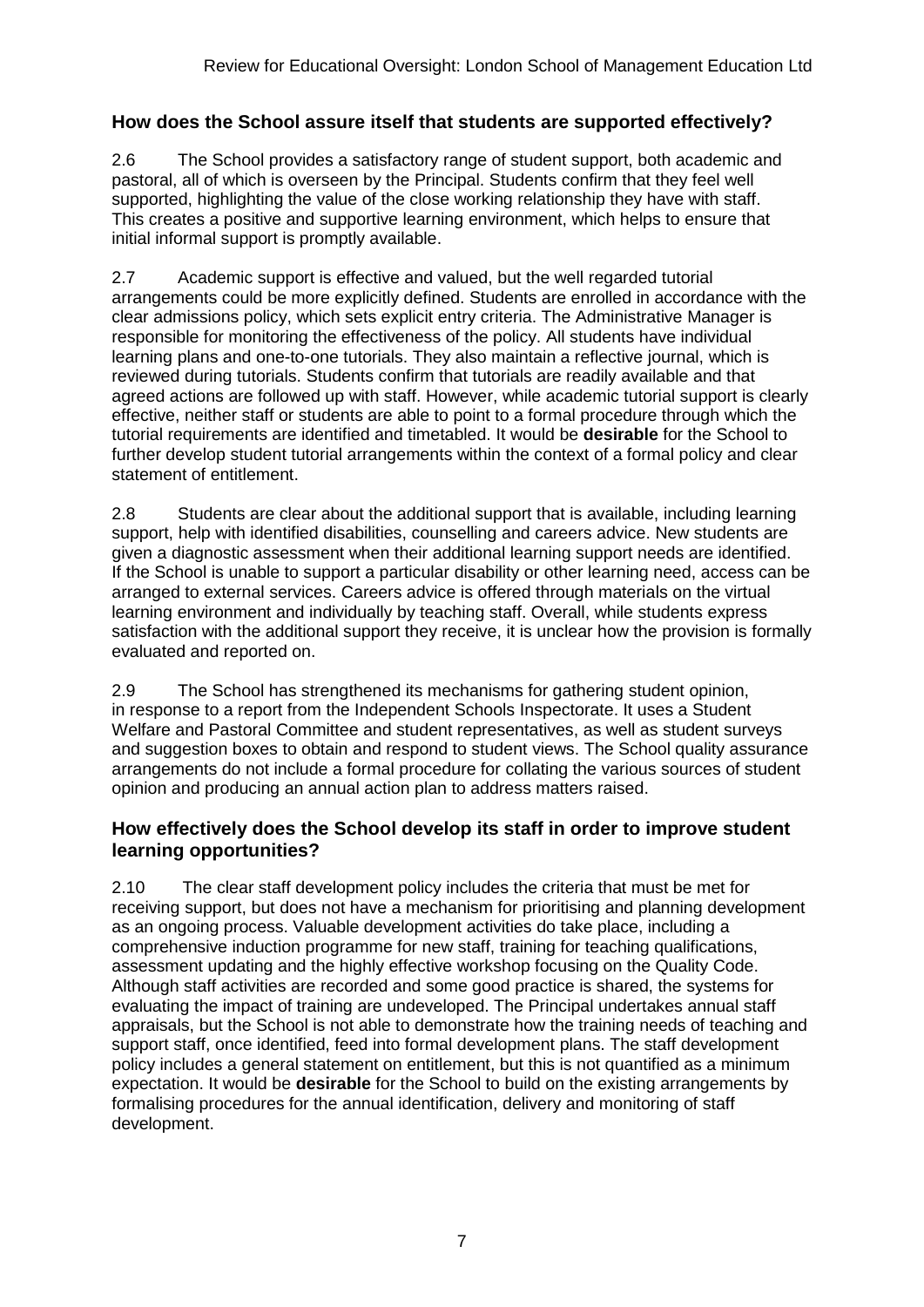#### **How effectively does the School ensure that learning resources are accessible to students and sufficient to enable them to achieve the intended learning outcomes?**

2.11 Resources are allocated within the context of a published learning resources policy, which has been satisfactory for the small provision, but has yet to respond to growing pressures, particularly on the library. The planning and allocation of resources are managed through the Academic Committee, but this appears to be a reactive rather than strategic process. Staff are aware of the need to further develop learning resources in line with the expectations of higher education.

2.12 The School has a highly committed team of academic staff, who are well qualified and suitably experienced. There is an effective recruitment process that ensures staff have the appropriate academic, vocational and teaching profiles for delivering the programmes. The management of physical resources has provided well equipped general teaching rooms and computer laboratory. Wi-Fi is available in the School and students are encouraged to use their own laptop computers. Students are enthusiastic about the potential of the School's developing virtual learning environment.

2.13 The self-evaluation acknowledges the need to enhance the range and scale of the library provision. The small onsite library has a limited range of specialist materials, restricted opening hours and no borrowing rights. It is a concern for students, who compensate for the limited provision by using external local libraries and online resources. The School subscribes to some e-learning databases for student use. It would be **desirable** for the School to continue with plans to enhance the onsite library, taking account of the needs of students and programme learning outcomes.

The review team has **confidence** that the provider is fulfilling its responsibilities for managing and enhancing the quality of the intended learning opportunities it provides for students.

### **3 Information about learning opportunities**

### **How effectively does the School communicate information about learning opportunities to students and other stakeholders?**

3.1 The School has a clear understanding of its responsibilities for the publication of information about learning opportunities and communicates effectively with its students and staff. It produces a wide range of information, including a mission statement, prospectuses, student and lecturer handbooks, programme specifications, course outlines, advertising and promotional leaflets, and a variety of formal policies and strategies. It also makes some limited use of social networking sites. Most policy statements are contained within an overall Policies and Procedures document, a valuable reference source that is made available to the awarding organisations for scrutiny.

3.2 The School's website provides a wide range of valuable information, but is also potentially misleading for prospective students. The website is attractively laid out and easily navigated, offering clear information about the School and its programmes. Appropriate reference is made to the relevant awarding body or organisation. However, it includes a number of approved programmes that are not yet running, without making this clear in the programme descriptions. It is **advisable** for the School to amend the website to ensure that it clearly identifies those academic programmes that are not currently running.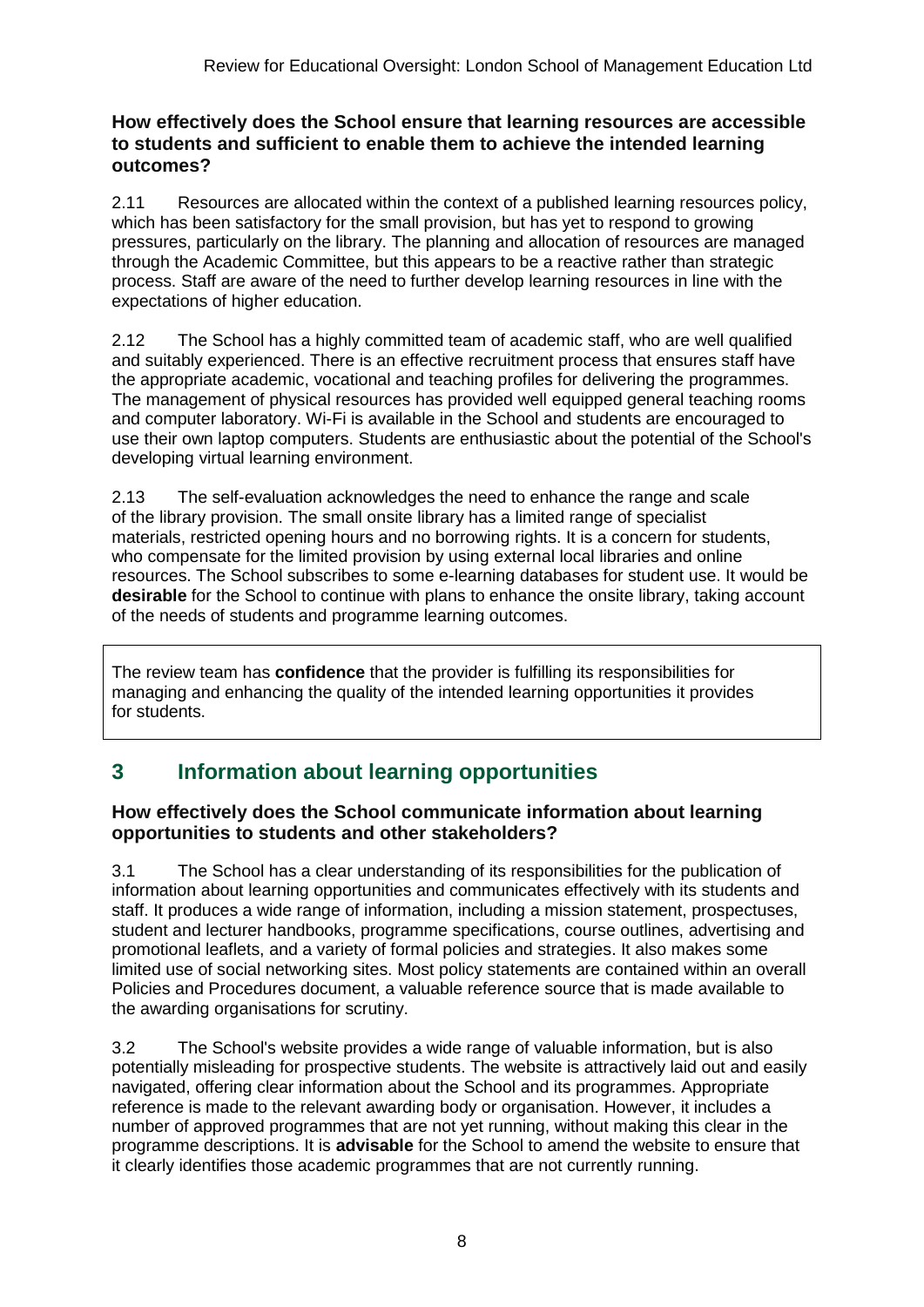3.3 Students confirm that the information they receive once enrolled in the School is accurate and sufficient for their needs. They are given a general handbook and a programme handbook, together providing a range of helpful information about life and study in London, and their academic programme. A structured induction includes the opportunity for key information to be highlighted and explained in more detail. Students get introduced to the School's virtual learning environment and to links with the websites of awarding organisations, where detailed policies and regulations can be accessed.

3.4 The School publishes explicit guidance about student teaching practice placements, but this is limited to lists of the relative responsibilities of students and the placement coordinator. Staff discuss the expectations of placements with those employers who agree to provide them. More substantive documentation is now required to underpin this critical area of the teaching Diploma, particularly given the additional employers needed as a result of the sharp increase in student numbers. It is **advisable** for the School to produce a work placement handbook for the shared use of students, staff and employers. This should formally articulate the responsibilities and expectations of each stakeholder, and include learning outcomes and all operational documentation.

3.5 The well structured virtual learning environment is valued by students, for whom it provides good access to core learning materials and a wide range of information. The site is still at an early stage of development and limited to the provision of staff-generated materials and basic electronic communication. The member of staff with designated responsibility for the site is aware of the potential for further development, including interactive learning and teaching functions.

### **How effective are the School's arrangements for assuring that information about learning opportunities is fit for purpose, accessible and trustworthy?**

3.6 The development, publication and monitoring of information is undertaken within the context of a clear public information policy. Staff roles and responsibilities are well understood and operate effectively, although they are not articulated within any definitive document. The Academic Committee has overall responsibility for all academic materials, while the Executive Director is responsible for any other publications. The system for version control over internal documentation has recently been strengthened.

3.7 There is effective oversight of the virtual learning environment, with the designated member of staff having sole control over all materials. This tight control helps to ensure that all postings are accurate and consistent with other information published by the School, as well as that of the awarding organisations.

3.8 The School has a formal process for monitoring its published information, which involves an annual review by the Academic Committee. The Quality Assurer has a specific responsibility for monitoring the website. Heads of department report changes to the requirements of awarding organisations and the School is responsive in ensuring that programme materials and information are kept up to date. While these arrangements are clear and largely effective, it would be **desirable** for the School to increase the role of students in the development and evaluation of published information.

The team concludes that reliance **can** be placed on the information that the provider produces for its intended audiences about the learning opportunities it offers.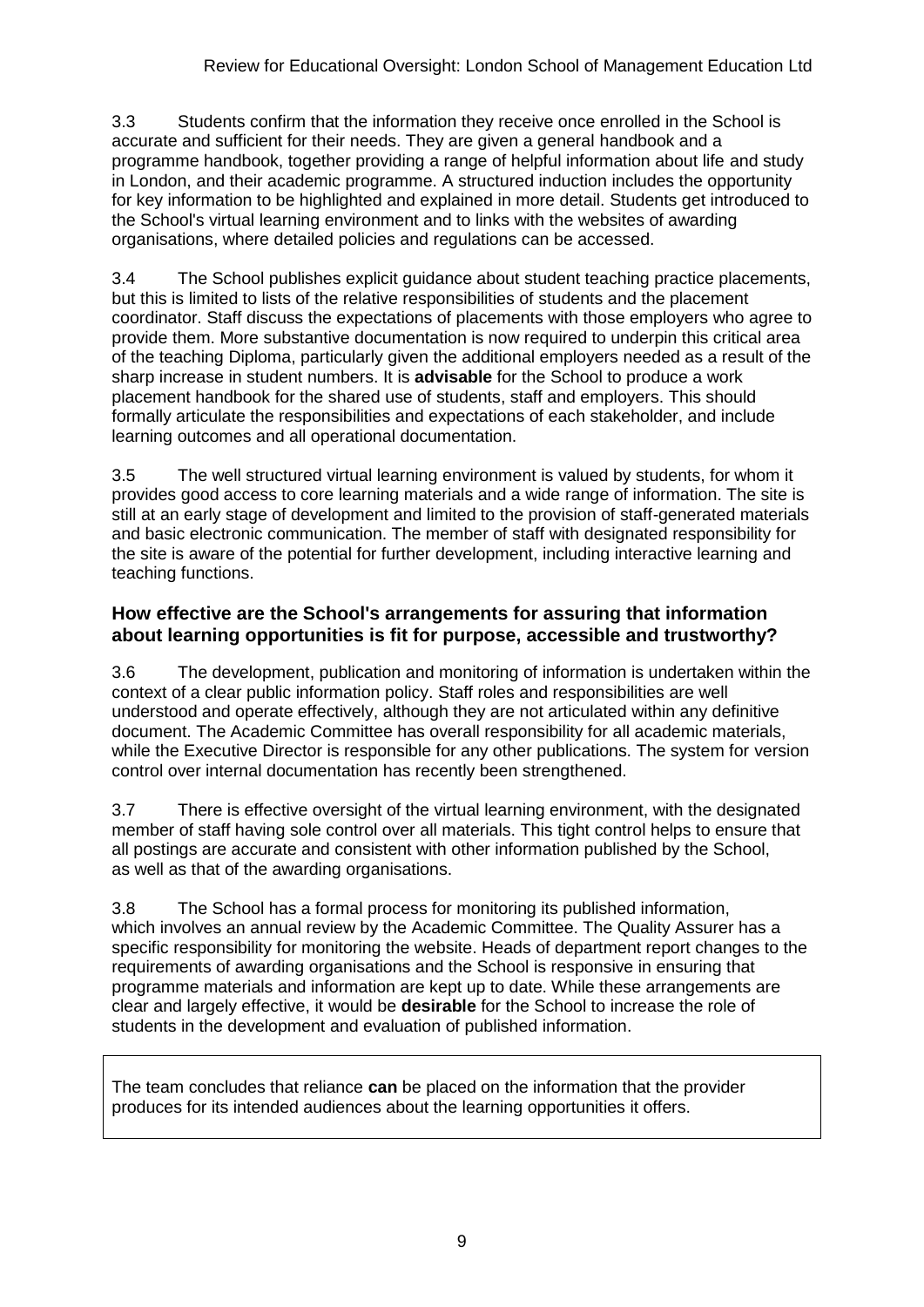# **Action plan<sup>3</sup>**

| London School of Management Education Ltd action plan relating to the Review for Educational Oversight, January 2014                                       |                                                                                                                                                                                                                                                                                      |                       |                  |                                                                                                         |                    |                                                                      |  |
|------------------------------------------------------------------------------------------------------------------------------------------------------------|--------------------------------------------------------------------------------------------------------------------------------------------------------------------------------------------------------------------------------------------------------------------------------------|-----------------------|------------------|---------------------------------------------------------------------------------------------------------|--------------------|----------------------------------------------------------------------|--|
| <b>Good practice</b>                                                                                                                                       | <b>Action to be taken</b>                                                                                                                                                                                                                                                            | <b>Target</b><br>date | <b>Action by</b> | <b>Success</b><br><b>indicators</b>                                                                     | <b>Reported to</b> | <b>Evaluation</b>                                                    |  |
| The review team<br>identified the following<br>areas of good practice<br>that are worthy of wider<br>dissemination within the<br>School:                   |                                                                                                                                                                                                                                                                                      |                       |                  |                                                                                                         |                    |                                                                      |  |
| • the systematic and<br>in-depth engagement<br>of staff with the<br>Quality Code and<br>subject benchmark<br>statements<br>(paragraphs 1.5 and<br>$2.2$ ). | Continue and<br>strengthen awareness<br>and use of external<br>reference points,<br>including those of<br>QAA, through<br>briefings<br>Gap analysis will<br>continue and be<br>reflected in changes<br>to college policies<br>which, in turn will be<br>communicated to all<br>staff | 01.10.2014            | Senior lecturer  | Approval by<br>external<br>consultant and<br>successful reports<br>by regulatory and<br>awarding bodies | Principal          | Staff opinion to be<br>consulted and<br>Advisory Board to<br>monitor |  |
| <b>Advisable</b>                                                                                                                                           | <b>Action to be taken</b>                                                                                                                                                                                                                                                            | <b>Target</b><br>date | <b>Action by</b> | <b>Success</b><br><b>indicators</b>                                                                     | <b>Reported to</b> | <b>Evaluation</b>                                                    |  |
| The team considers that<br>it is <b>advisable</b> for the<br>School to:                                                                                    |                                                                                                                                                                                                                                                                                      |                       |                  |                                                                                                         |                    |                                                                      |  |

The provider has been required to develop this action plan to follow up on good practice and address any recommendations arising from the review. QAA monitors progress<br>The provider has been required to develop this action against the action plan, in conjunction with the School's awarding organisations.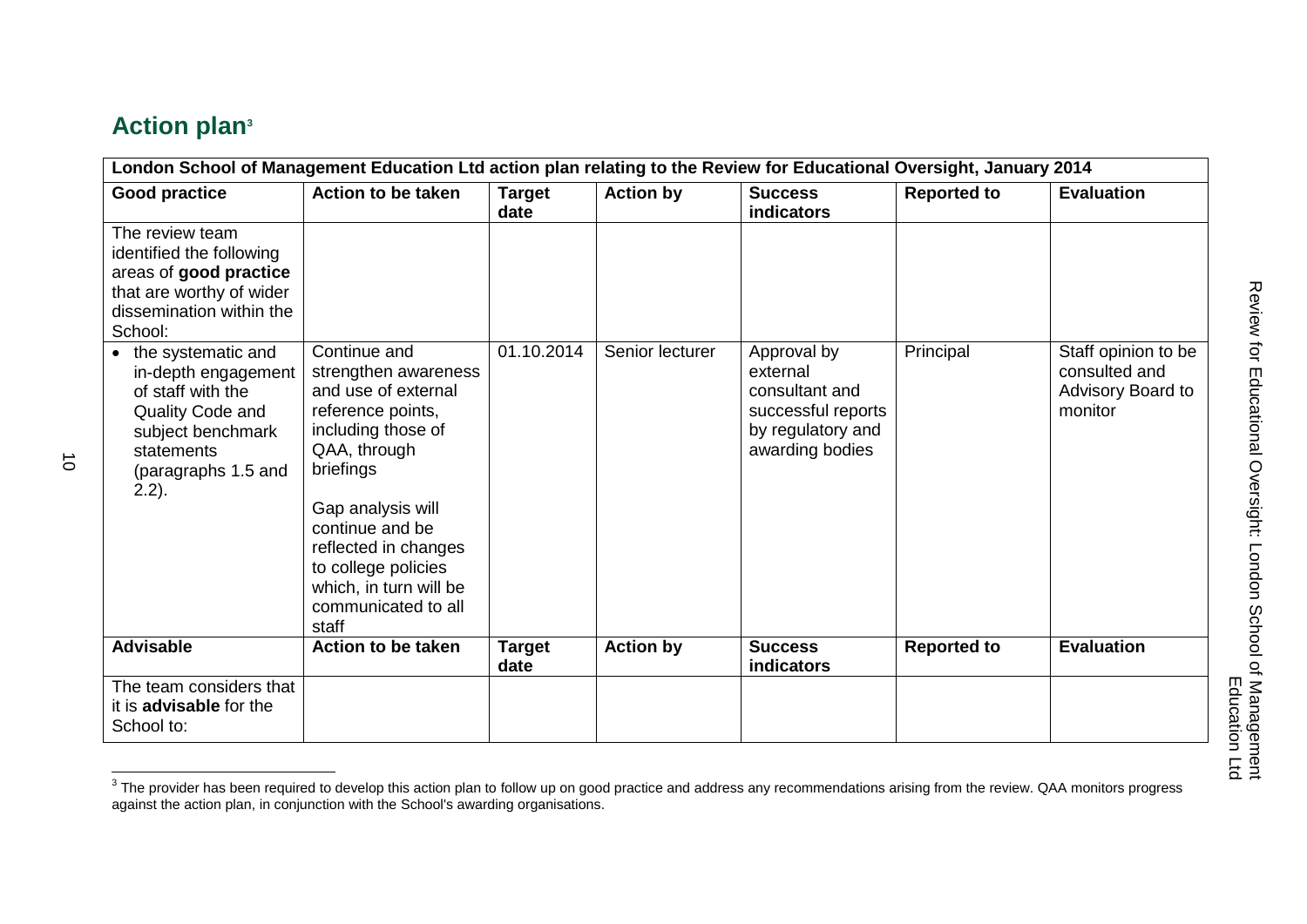| establish explicit<br>operating procedures<br>for ensuring the<br>effective<br>implementation of its<br>academic<br>management and<br>quality assurance<br>policies and<br>processes<br>(paragraphs 1.3, 1.4<br>and $2.3$ ) | Provide routine<br>evidence trails (eg<br>meeting minutes,<br>reports, management<br>data, other output<br>measures) to show<br>that all procedures<br>(eg plagiarism policy)<br>are fully effective | 31.07.2014 | Principal | Evidence of<br>effective<br>implementation of<br>policies<br>Successful<br>review of policy<br>implementation<br>within key reports | Executive<br><b>Director</b> | Committee staff<br>opinion on the<br>effective<br>implementation of<br>explicit<br>procedures within<br>policies.<br>Evaluation by<br>external<br>consultant<br>Success in next<br>QAA annual<br>monitoring visit |
|-----------------------------------------------------------------------------------------------------------------------------------------------------------------------------------------------------------------------------|------------------------------------------------------------------------------------------------------------------------------------------------------------------------------------------------------|------------|-----------|-------------------------------------------------------------------------------------------------------------------------------------|------------------------------|-------------------------------------------------------------------------------------------------------------------------------------------------------------------------------------------------------------------|
|                                                                                                                                                                                                                             | Annual programme<br>monitoring to be<br>enhanced by the<br>systematic evaluation<br>of key data                                                                                                      | 31.07.2014 | Principal | Auditable use of<br>key data for<br>monitoring<br>purposes                                                                          | Executive<br><b>Director</b> | Management/<br>Academic<br>Committee<br>opinion<br>Staff opinion<br>during programme<br>review meetings                                                                                                           |
|                                                                                                                                                                                                                             | Introduction of annual<br>reporting at the<br>School                                                                                                                                                 | 31.07.2014 | Principal | Critical analysis of<br>all college<br>activities drawing<br>upon the<br>outcomes of<br>programme<br>monitoring                     | Executive<br><b>Director</b> | <b>Advisory Board</b><br>evaluation of<br>annual school<br>report                                                                                                                                                 |
|                                                                                                                                                                                                                             | Review college<br>policies on                                                                                                                                                                        | 31.07.2014 | Principal | Procedures<br>consistently                                                                                                          | Executive<br><b>Director</b> | Programme<br><b>Review Meetings</b>                                                                                                                                                                               |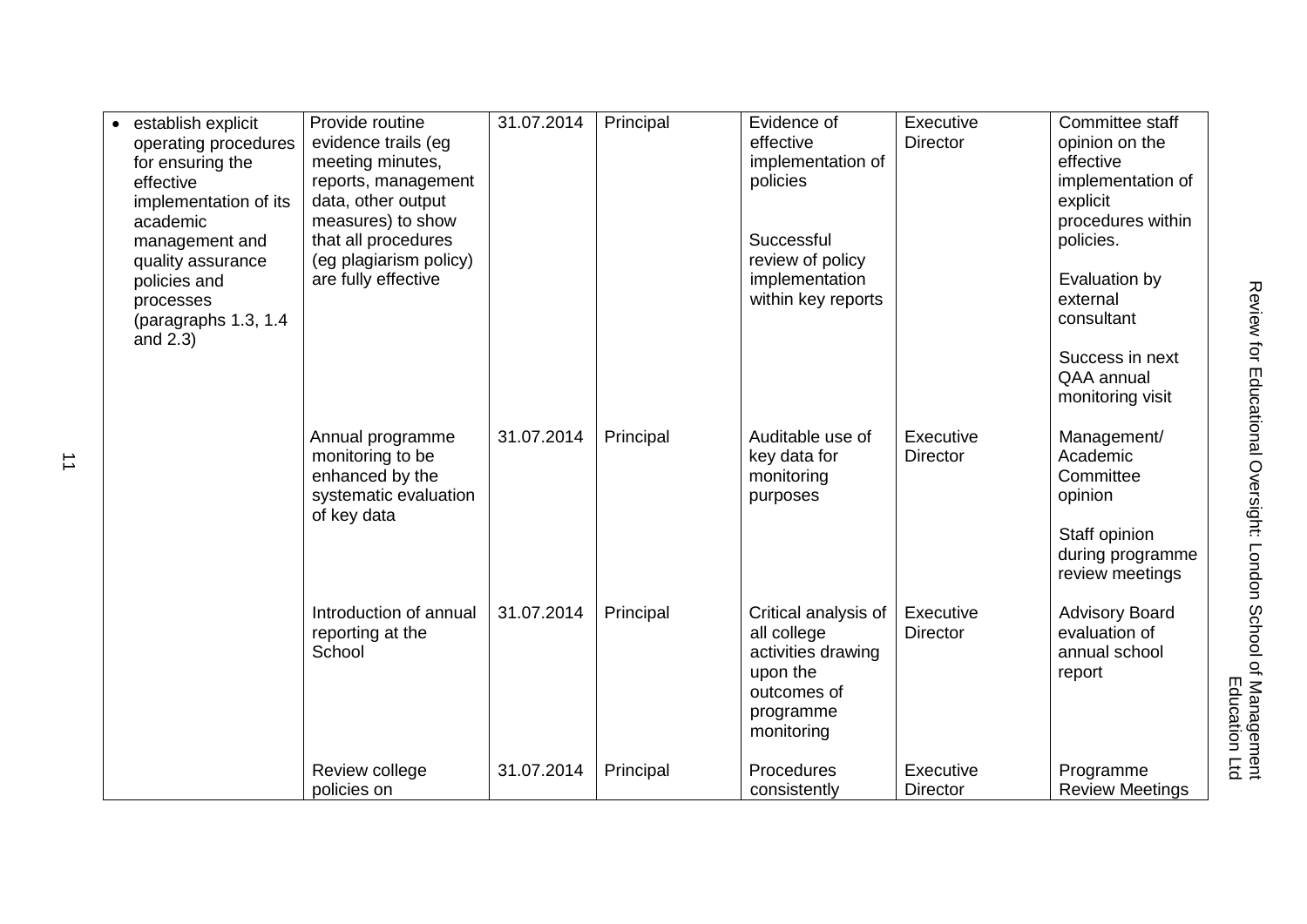|                                                                                                                                                                                               | management of<br>academic standards<br>and include explicit<br>procedures for<br>ensuring effective<br>implementation and<br>evaluation                           |            |           | implemented by<br>staff                                                                                                                                                                           |                              | and feedback<br>from Standards<br>Verifier and<br>Academic<br>Management<br>Reviewer                                                           |
|-----------------------------------------------------------------------------------------------------------------------------------------------------------------------------------------------|-------------------------------------------------------------------------------------------------------------------------------------------------------------------|------------|-----------|---------------------------------------------------------------------------------------------------------------------------------------------------------------------------------------------------|------------------------------|------------------------------------------------------------------------------------------------------------------------------------------------|
| • ensure that quality<br>enhancement and<br>action planning are<br>formally embedded<br>within all committee<br>and reporting<br>structures<br>(paragraphs 2.1, 2.3,<br>2.8, 2.9 and $2.11$ ) | Teaching and<br>learning strategy to<br>be developed by the<br>introduction of action<br>planning and other<br>procedures for<br>monitoring its use and<br>impact | 01.10.2014 | Principal | Production of a<br>detailed teaching<br>and learning<br>strategy<br>document with<br>clear action plans<br>for<br>implementation at<br>the programme<br>level                                     | Executive<br><b>Director</b> | Discussion of staff<br>members and<br>senior managers<br>on document<br>clarity and ease of<br>implementation                                  |
|                                                                                                                                                                                               | Revise terms of<br>reference of key<br>committees to ensure<br>that enhancement<br>responsibilities are<br>clearer.                                               | 01.10.2014 | Principal | Ensure all<br>enhancement<br>responsibilities<br>overseen by<br>Academic<br>Committee are<br>clearly stated<br>Embed<br>enhancement<br>activities in other<br>key committee<br>terms of reference | Executive<br><b>Director</b> | Seek opinions of<br>Academic<br>Committee,<br>external<br>consultant and<br>Advisory Board on<br>clarity of<br>enhancement<br>responsibilities |
|                                                                                                                                                                                               | Ensure that quality<br>improvement actions<br>are clearly monitored                                                                                               | 31.08.2014 | Principal | Quality assurance<br>responsibilities<br>within committee                                                                                                                                         | Executive<br><b>Director</b> | Prepare a<br>systematic<br>evaluation of                                                                                                       |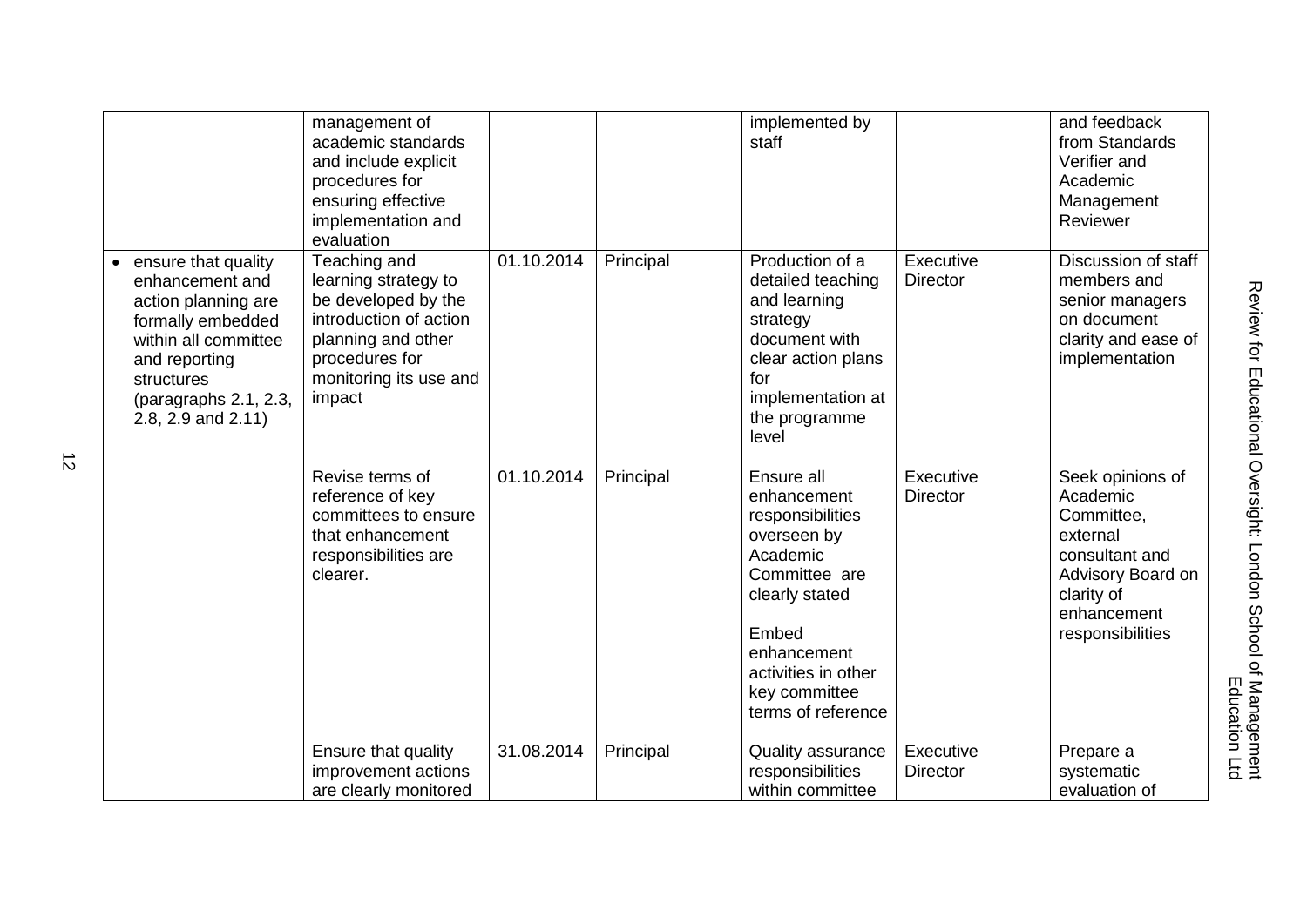|                                                                                                                                                    | and evaluated in<br>execution                                                                                                   |                        |                                            | structures should<br>be clarified<br>Prepare a quality<br>assurance activity<br>schedule for each<br>academic year<br>Send reminders<br>on a regularly to<br>ensure activities<br>are being<br>undertaken |                                                          | quality<br>improvement<br>activities in annual<br>reports<br>Seek opinion of all<br>Committee<br>members during<br>meetings and<br>discussions |
|----------------------------------------------------------------------------------------------------------------------------------------------------|---------------------------------------------------------------------------------------------------------------------------------|------------------------|--------------------------------------------|-----------------------------------------------------------------------------------------------------------------------------------------------------------------------------------------------------------|----------------------------------------------------------|------------------------------------------------------------------------------------------------------------------------------------------------|
|                                                                                                                                                    | Student support to be<br>more formally<br>evaluated and<br>reported                                                             | 31.07.2014             | <b>Student Welfare</b><br>Officer          | Revise end of<br>term student<br>questionnaire to<br>include specific<br>question on<br>welfare provision<br>and academic<br>support                                                                      | <b>Student Welfare</b><br>and Pastoral Care<br>Committee | Seek the opinion<br>of students and<br>their<br>representatives on<br>welfare provision                                                        |
| amend the website<br>to ensure that it<br>clearly identifies<br>those academic<br>programmes that are<br>not currently running<br>(paragraphs 3.2) | Make explicit the<br>status of approved<br>programmes as<br>running or not yet<br>running                                       | 05.02.2014<br>Actioned | Principal                                  | Checked by<br>external<br>consultant                                                                                                                                                                      | Executive<br><b>Director</b>                             | Student approval                                                                                                                               |
| produce a work<br>placement handbook<br>for the shared use of<br>students, staff and<br>employers<br>(paragraphs 3.4).                             | Placement handbook<br>to articulate the<br>responsibilities and<br>expectations of each<br>stakeholder, and<br>include learning | 01.05.2014             | <b>Student</b><br>placement<br>coordinator | Document should<br>clearly explain the<br>placement<br>process and the<br>expectations of<br>student and                                                                                                  | Academic<br>Committee                                    | Obtain feedback<br>from students,<br>reflective journals<br>and placement<br>mentors                                                           |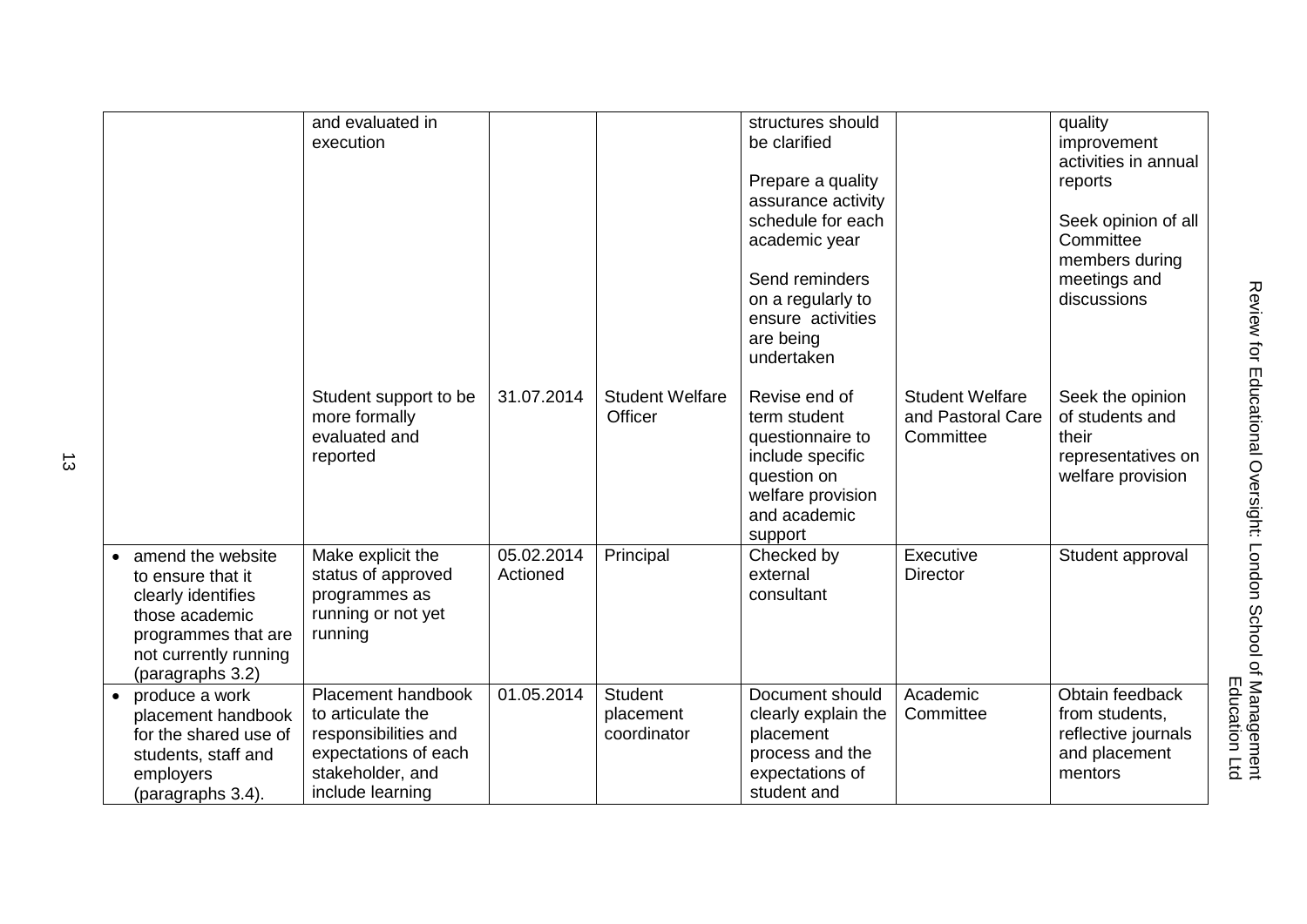|                                                                                                                                                               | outcomes and all                                                                                                                                                                                                                                           |                       |                  | placement mentor                                                                                                                      |                       |                                                 |
|---------------------------------------------------------------------------------------------------------------------------------------------------------------|------------------------------------------------------------------------------------------------------------------------------------------------------------------------------------------------------------------------------------------------------------|-----------------------|------------------|---------------------------------------------------------------------------------------------------------------------------------------|-----------------------|-------------------------------------------------|
|                                                                                                                                                               | operational<br>documentation                                                                                                                                                                                                                               |                       |                  |                                                                                                                                       |                       |                                                 |
| <b>Desirable</b>                                                                                                                                              | <b>Action to be taken</b>                                                                                                                                                                                                                                  | <b>Target</b><br>date | <b>Action by</b> | <b>Success</b><br>indicators                                                                                                          | <b>Reported to</b>    | <b>Evaluation</b>                               |
| The team considers that<br>it would be desirable<br>for the School to:                                                                                        |                                                                                                                                                                                                                                                            |                       |                  |                                                                                                                                       |                       |                                                 |
| continue to update<br>programme<br>specifications in line<br>with QAA guidance<br>(paragraph 1.6)                                                             | Differentiate in title<br>and preface the<br>different types of<br>programme<br>documentation<br>Retain as 'programme<br>specification' this title<br>for only one set of<br>documents<br>Ensure a single set of<br>overall programme<br>learning outcomes | 30.09.2014            | Principal        | A clear<br>differentiation<br>between, course<br>handbooks,<br>programme<br>specifications,<br>prospectus and<br>student<br>handbooks | Academic<br>Committee | External<br>consultant and<br>student opinion   |
| • further develop<br>student tutorial<br>arrangements within<br>the context of a<br>formal policy and<br>clear statement of<br>entitlement<br>(paragraph 2.7) | Establish a formal<br>procedure through<br>which the tutorial<br>requirements are<br>identified and<br>timetabled                                                                                                                                          | 01.10.2014            | Principal        | Publication of a<br>formal student<br>tutorial policy and<br>procedure                                                                | Academic<br>Committee | Commentary by<br>academic staff<br>and students |
| build on the existing<br>arrangements by<br>formalising<br>procedures for the<br>annual identification,                                                       | Establish a<br>mechanism for<br>prioritising and<br>planning development                                                                                                                                                                                   | 01.09.2014            | Principal        | Training needs<br>assessment for all<br>new staff<br>Training must be                                                                 | Academic<br>Committee |                                                 |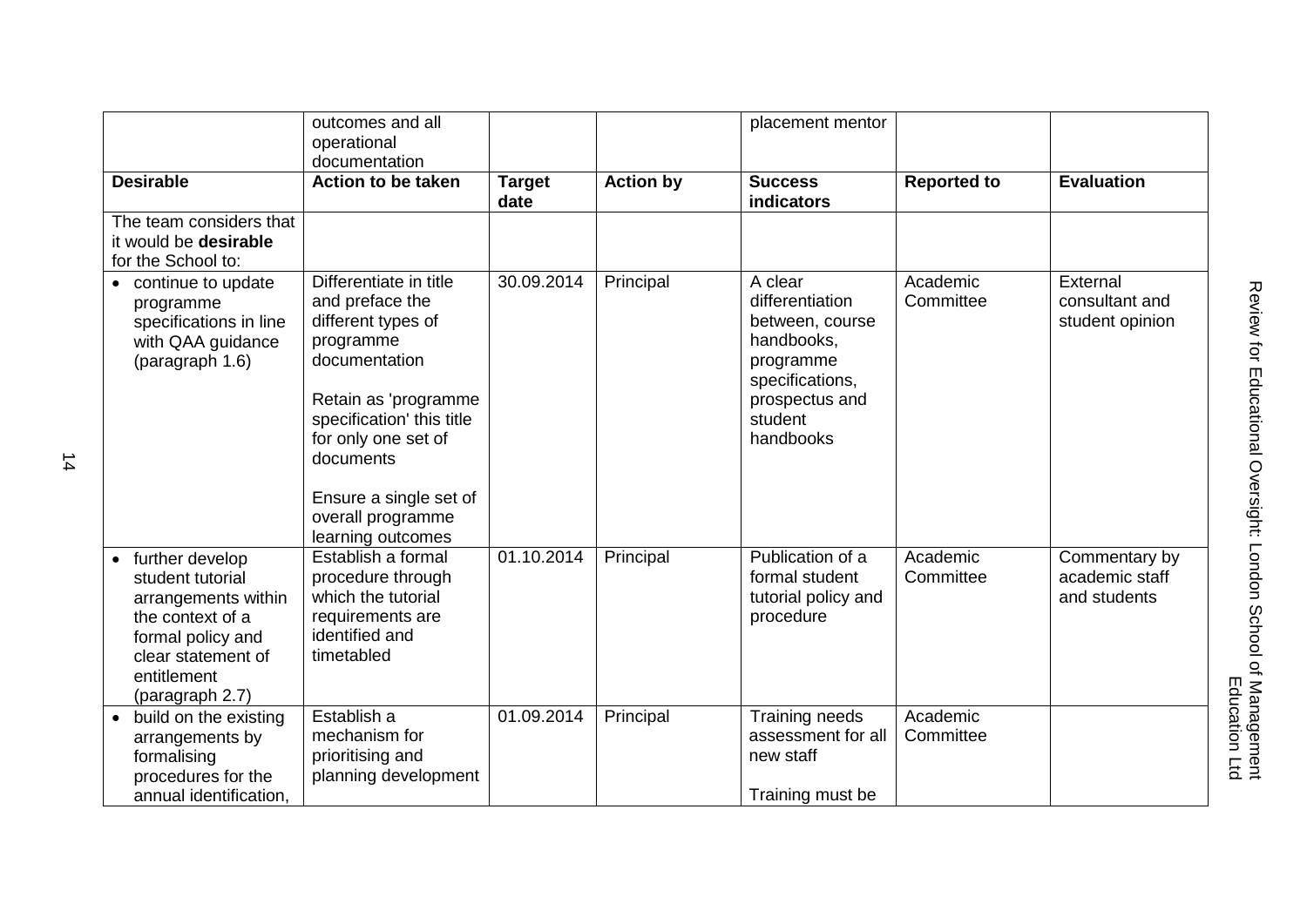| delivery and<br>monitoring of staff<br>development<br>(paragraph 2.10) |                                                                                                                                                                                                           |            |           | aligned with<br>School needs<br><b>Training needs</b><br>may be informed<br>by external points<br>of reference and<br>student feedback                       |                              |                                                                                                                                         |
|------------------------------------------------------------------------|-----------------------------------------------------------------------------------------------------------------------------------------------------------------------------------------------------------|------------|-----------|--------------------------------------------------------------------------------------------------------------------------------------------------------------|------------------------------|-----------------------------------------------------------------------------------------------------------------------------------------|
|                                                                        | Develop systems for<br>evaluating the impact<br>of training                                                                                                                                               | 01.09.2014 | Principal | Formal<br>mechanism for<br>collecting a<br>standard set of<br>data to evaluate<br>the effectiveness<br>of staff<br>development<br>activities                 | Academic<br>Committee        | <b>Advisory Board</b><br>and opinion of<br>staff members on<br>the development<br>of system for<br>evaluating the<br>impact of training |
|                                                                        | Ensure that use of the<br>School's annual staff<br>appraisals can<br>demonstrate how the<br>training needs of<br>teaching and support<br>staff, once identified,<br>feed into formal<br>development plans | 31.07.2014 | Principal | Set achievable<br>targets and action<br>plan for<br>development of all<br>staff after formal<br>appraisal in<br>agreement with<br>staff development<br>plans | Executive<br><b>Director</b> | <b>Advisory Board</b><br>and staff opinion<br>on appraisal<br>process and its<br>impact on their<br>development                         |
|                                                                        | The staff<br>development policy to<br>include a quantified<br>statement on<br>entitlement                                                                                                                 | 31.07.2014 | Principal | Amend existing<br>staff development<br>policy to include<br>staff entitlement<br>of 30 hours of<br>Continual                                                 | Academic<br>Committee        |                                                                                                                                         |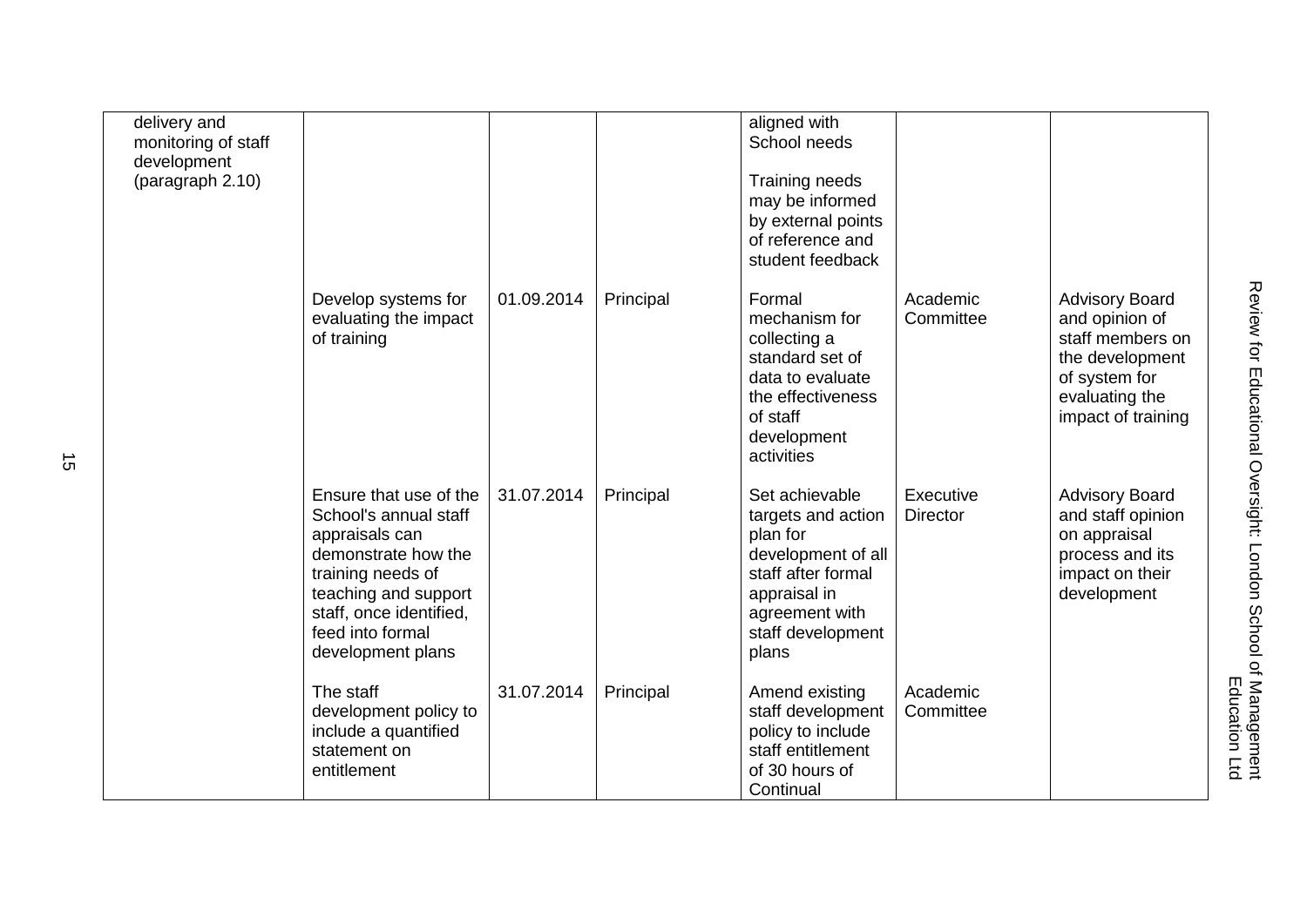|                                                                                                                                                                  |                                                                                                                                                 |            |                              | Professional<br>Development per                                                                                                                        |                                                          |                                                 |
|------------------------------------------------------------------------------------------------------------------------------------------------------------------|-------------------------------------------------------------------------------------------------------------------------------------------------|------------|------------------------------|--------------------------------------------------------------------------------------------------------------------------------------------------------|----------------------------------------------------------|-------------------------------------------------|
|                                                                                                                                                                  |                                                                                                                                                 |            |                              | annum                                                                                                                                                  |                                                          |                                                 |
| continue with plans<br>to enhance the<br>onsite library, taking<br>account of the needs<br>of students and<br>programme learning<br>outcomes<br>(paragraph 2.13) | Enhance the onsite<br>library to expand the<br>range of specialist<br>materials, increase<br>opening hours and<br>introduce borrowing<br>rights | 01.10.2014 | Executive<br><b>Director</b> | Successful<br>expansion of<br>onsite library with<br>over 100<br>additional<br>learning materials<br>Establish<br>borrowing rights<br>for all learners | <b>Advisory Board</b>                                    | Feedback from<br>students and<br>academic staff |
| increase the role of<br>students in the<br>development and<br>evaluation of<br>published<br>information<br>(paragraph 3.8).                                      | Include questions in<br>the student survey(s)<br>Regularly consult<br>students in committee<br>(regular agenda item)                            | 31.07.2014 | Principal                    | Include questions<br>on website<br>information,<br>college<br>documents and<br>virtual learning<br>environment<br>information in<br>student surveys    | <b>Student Welfare</b><br>and Pastoral Care<br>Committee | Student feedback                                |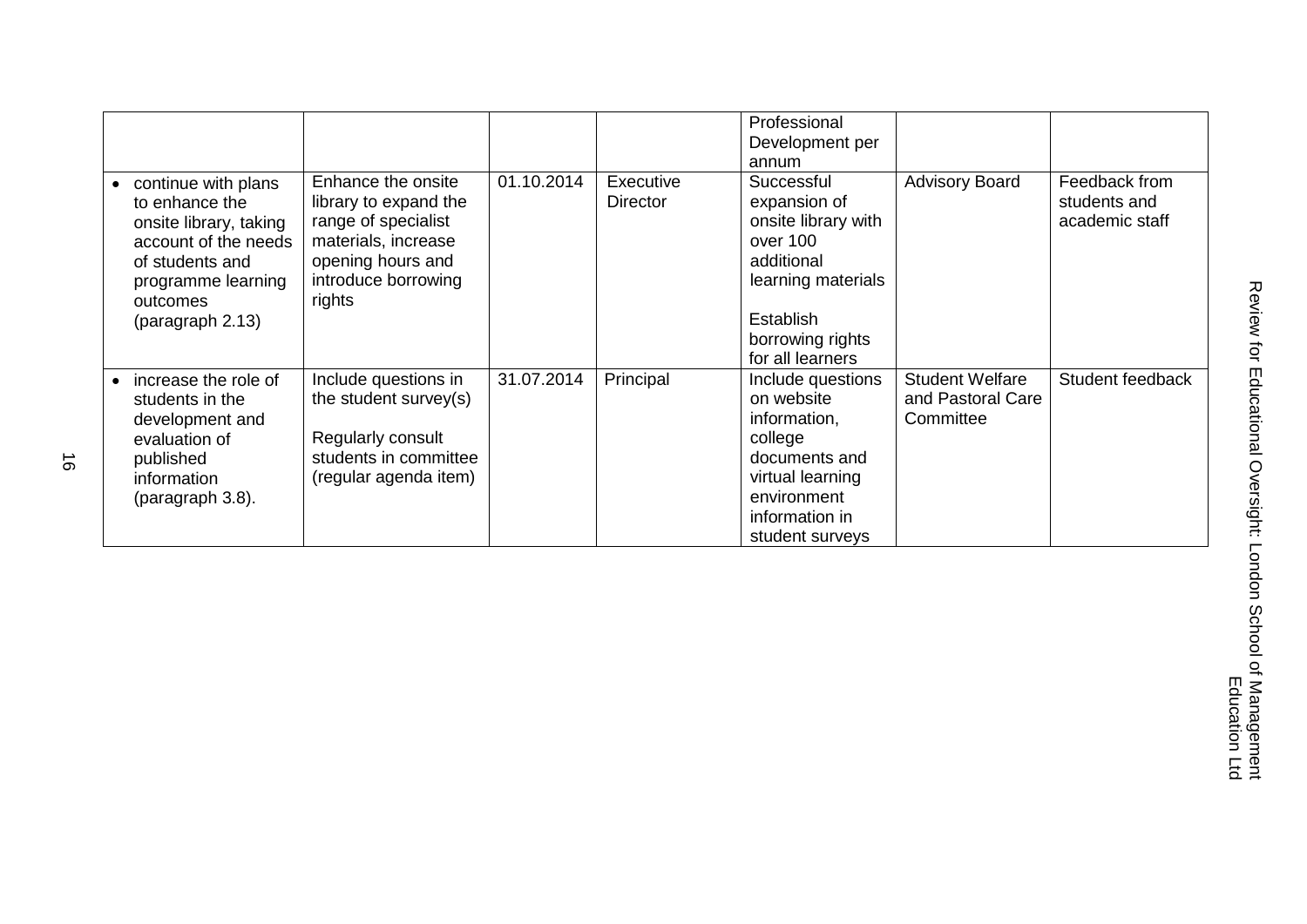# **About QAA**

QAA is the Quality Assurance Agency for Higher Education. QAA's mission is to safeguard standards and improve the quality of UK higher education.

QAA's aims are to:

- meet students' needs and be valued by them
- safeguard standards in an increasingly diverse UK and international context
- drive improvements in UK higher education
- improve public understanding of higher education standards and quality.

QAA conducts reviews of higher education institutions and publishes reports on the findings. QAA also publishes a range of guidance documents to help safeguard standards and improve quality.

More information about the work of QAA is available at: [www.qaa.ac.uk.](http://www.qaa.ac.uk/)

<span id="page-17-0"></span>More detail about Review for Educational Oversight can be found at: [www.qaa.ac.uk/educational-oversight.](http://www.qaa.ac.uk/educational-oversight)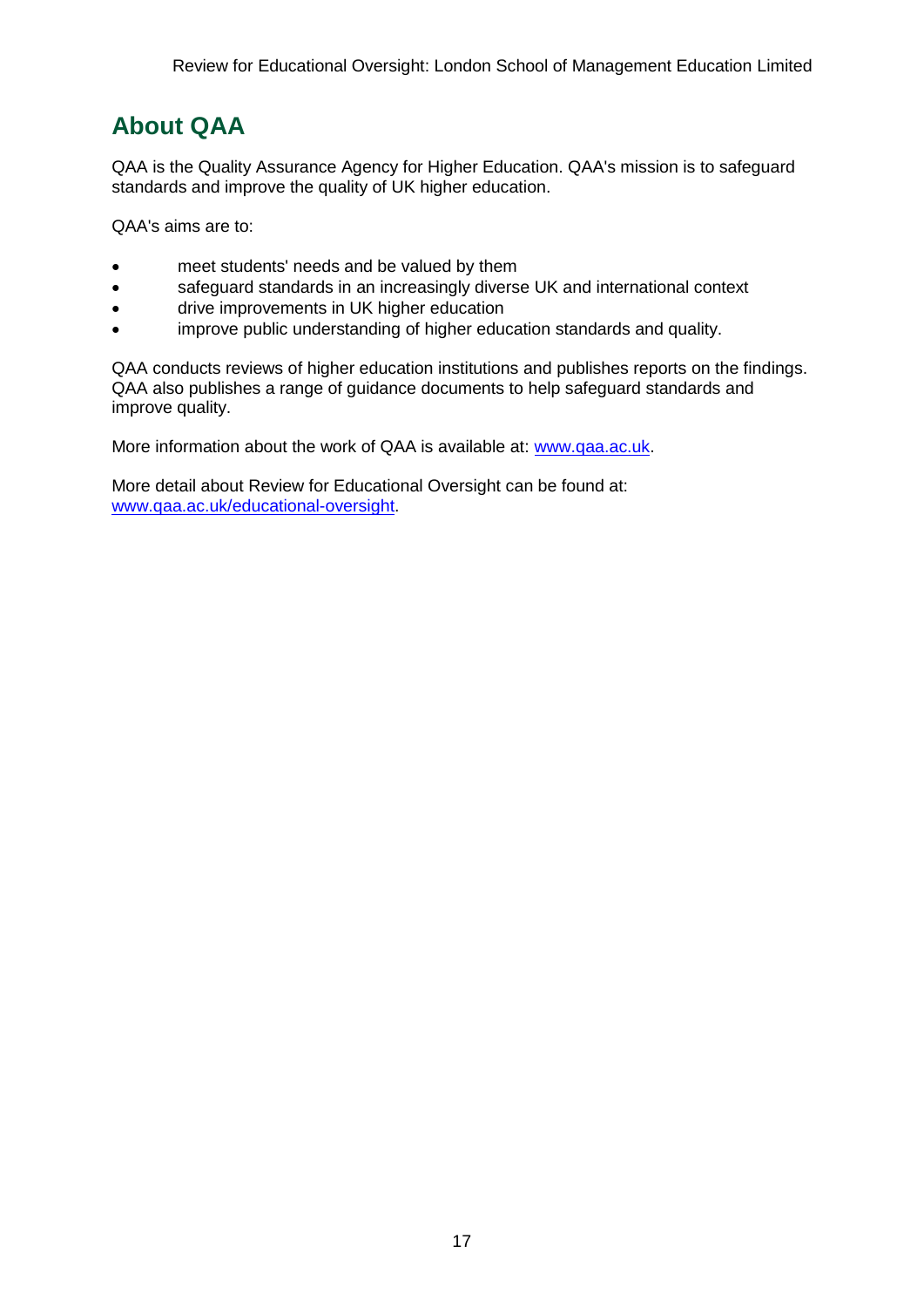# **Glossary**

This glossary explains terms used in this report. You can find a fuller glossary at: [www.qaa.ac.uk/aboutus/glossary.](http://www.qaa.ac.uk/aboutus/glossary) Formal definitions of key terms can be found in the *[Review for Educational Oversight: Handbook](http://www.qaa.ac.uk/Publications/InformationAndGuidance/Pages/REO-designated-providers-handbook-13.aspx)*. 4

**academic quality** A comprehensive term referring to how, and how well, higher education providers manage teaching and learning opportunities to help students progress and succeed.

**academic standards** The standards set and maintained by degree-awarding bodies for their courses (programmes and modules) and expected for their awards. See also **threshold academic standards**.

**awarding body** A UK higher education provider (typically a university) with the power to award degrees, conferred by Royal Charter, or under Section 76 of the Further and Higher Education Act 1992, or under Section 48 of the Further and Higher Education (Scotland) Act 1992, or by Papal Bull, or, since 1999, granted by the Privy Council on advice from QAA .

**awarding organisation** An organisation authorised to award a particular qualification; an organisation recognised by Ofqual to award Ofqual-regulated qualifications.

**designated body** An organisation that has been formally appointed or recognised to perform a particular function. QAA has been recognised by UKBA as a designated body for the purpose of providing educational oversight.

**differentiated judgements** In a Review for Educational Oversight, separate judgements respectively for the provision validated by separate awarding bodies.

**enhancement** The process by which higher education providers systematically improve the quality of provision and the ways in which students' learning is supported. It is used as a technical term in QAA's review processes.

**external examiner** An independent expert appointed by an institution to comment on student achievement in relation to established academic standards and to look at approaches to assessment.

**framework for higher education qualifications** A published formal structure that identifies a hierarchy of national qualification levels and describes the general achievement expected of holders of the main qualification types at each level, thus assisting higher education providers in maintaining academic standards. QAA publishes the following frameworks: *The framework for higher education qualifications in England, Wales and Northern Ireland* (FHEQ) and *The framework for qualifications of higher education institutions in Scotland*.

**good practice** A process or way of working that, in the view of a QAA review team, makes a particularly positive contribution to a higher education provider's management of academic standards and the quality of its educational provision. It is used as a technical term in QAA's review processes.

**highly trusted sponsor** An organisation that the UK Government trusts to admit migrant students from overseas, according to Tier 4 of the UK Border Agency's points-based immigration system. Higher education providers wishing to obtain this status must undergo a successful review by QAA.

\_<br><sup>4</sup> [www.qaa.ac.uk/Publications/InformationAndGuidance/Pages/REO-designated-providers-handbook-13.aspx](http://www.qaa.ac.uk/Publications/InformationAndGuidance/Pages/REO-designated-providers-handbook-13.aspx)